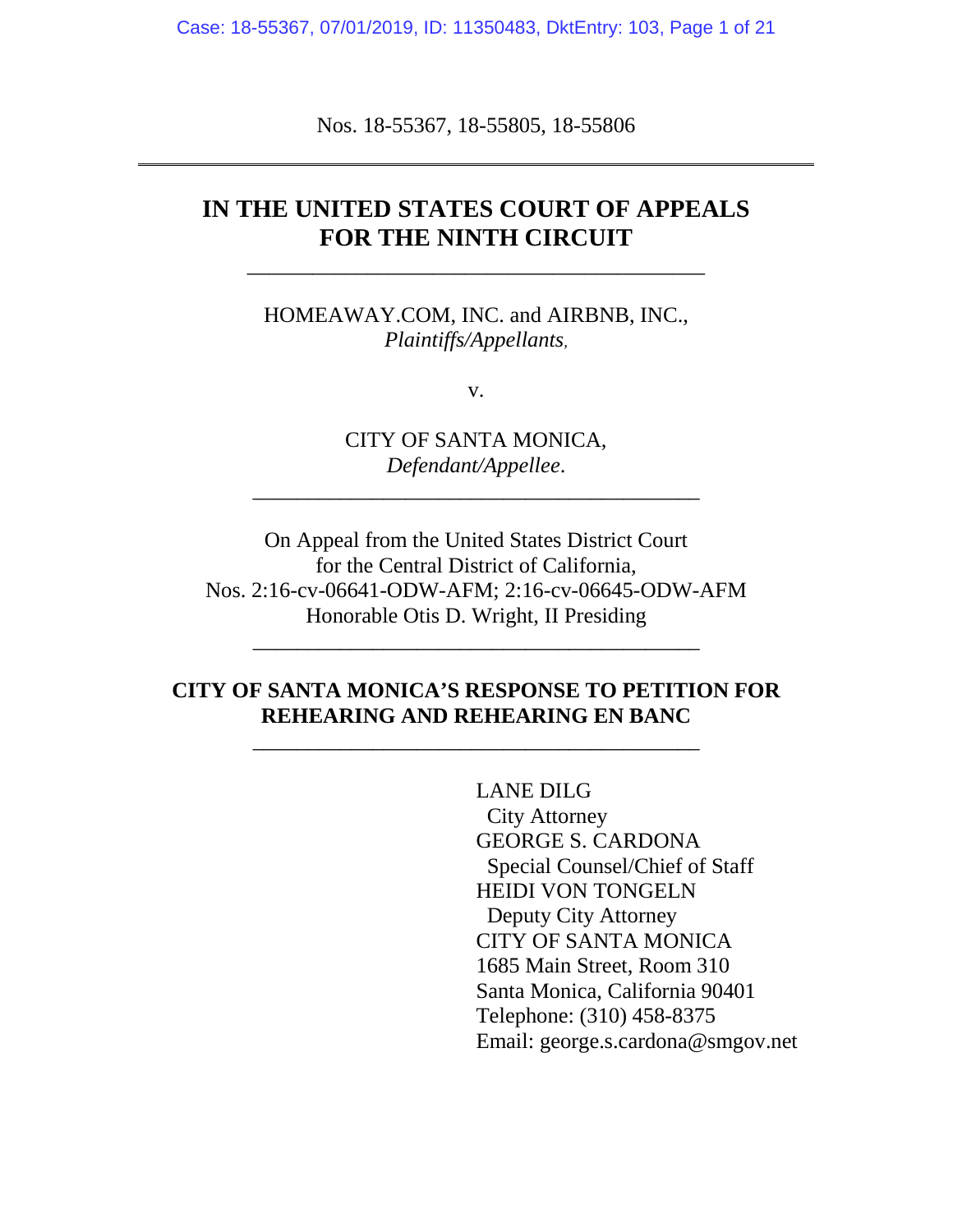# **TABLE OF CONTENTS**

# **PAGE**

| I.   |           |                                                                                                                                      |  |  |  |
|------|-----------|--------------------------------------------------------------------------------------------------------------------------------------|--|--|--|
| II.  |           |                                                                                                                                      |  |  |  |
|      | A.        | The Panel Properly Recognized the Limits on Section 230's                                                                            |  |  |  |
|      | <b>B.</b> | The Panel's Holding That Section 230 Does Not Preclude Required<br>Monitoring of Internal, Non-Public Information Is Consistent with |  |  |  |
|      | C.        | The Panel Opinion Does Not Conflict with Other Circuits' Limited                                                                     |  |  |  |
|      | D.        | The Panel Opinion Does Not Conflict with Supreme Court or Circuit                                                                    |  |  |  |
|      | E.        | The Panel's Rejection of the Platforms' Obstacle Preemption Argument                                                                 |  |  |  |
|      | F.        | The Panel Opinion Poses No Significant Risk to the Modern Internet                                                                   |  |  |  |
| III. |           |                                                                                                                                      |  |  |  |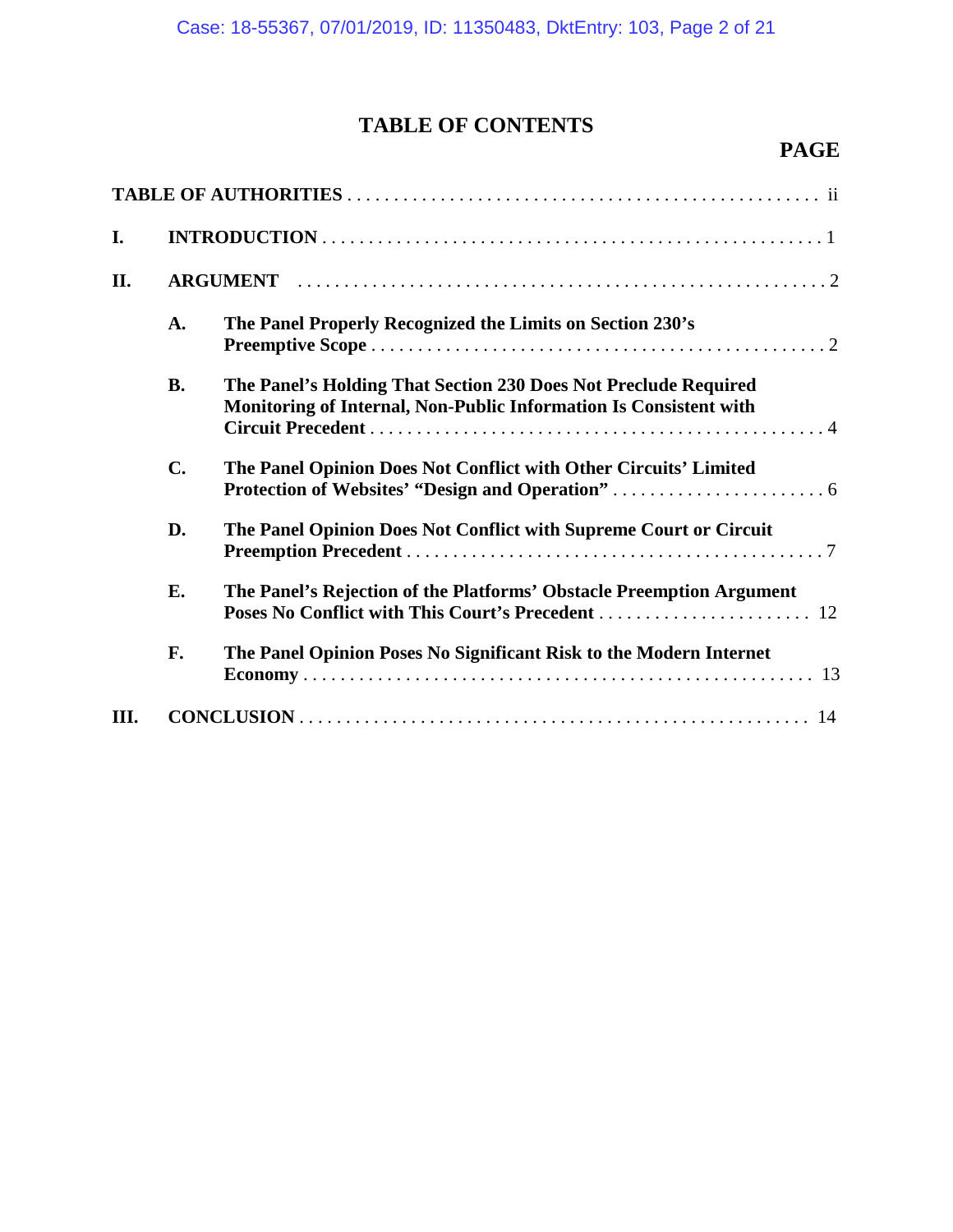## **TABLE OF AUTHORITIES**

## **PAGE**

## **CASES**

| Altria Group, Inc. v. Good,                              |
|----------------------------------------------------------|
| Arellano v. Clark County Collection Service, LLC,        |
| Barnes v. Yahoo!, Inc.,                                  |
| Bates v. Dow Agrosciences LLC,                           |
| Batzel v. Smith,                                         |
| Beaver v. Tarsadia Hotels,                               |
| City of Chicago, Ill. v. StubHub!, Inc.,                 |
| CTS Corp. v. Waldburger,                                 |
| Dan's City Used Cars, Inc. v. Pelkey,                    |
| De Buono v. NYSA-ILA Medical and Clinical Services Fund, |
| Dilts v. Penske Logistics, LLC,                          |
| Doe v. Internet Brands, Inc.,                            |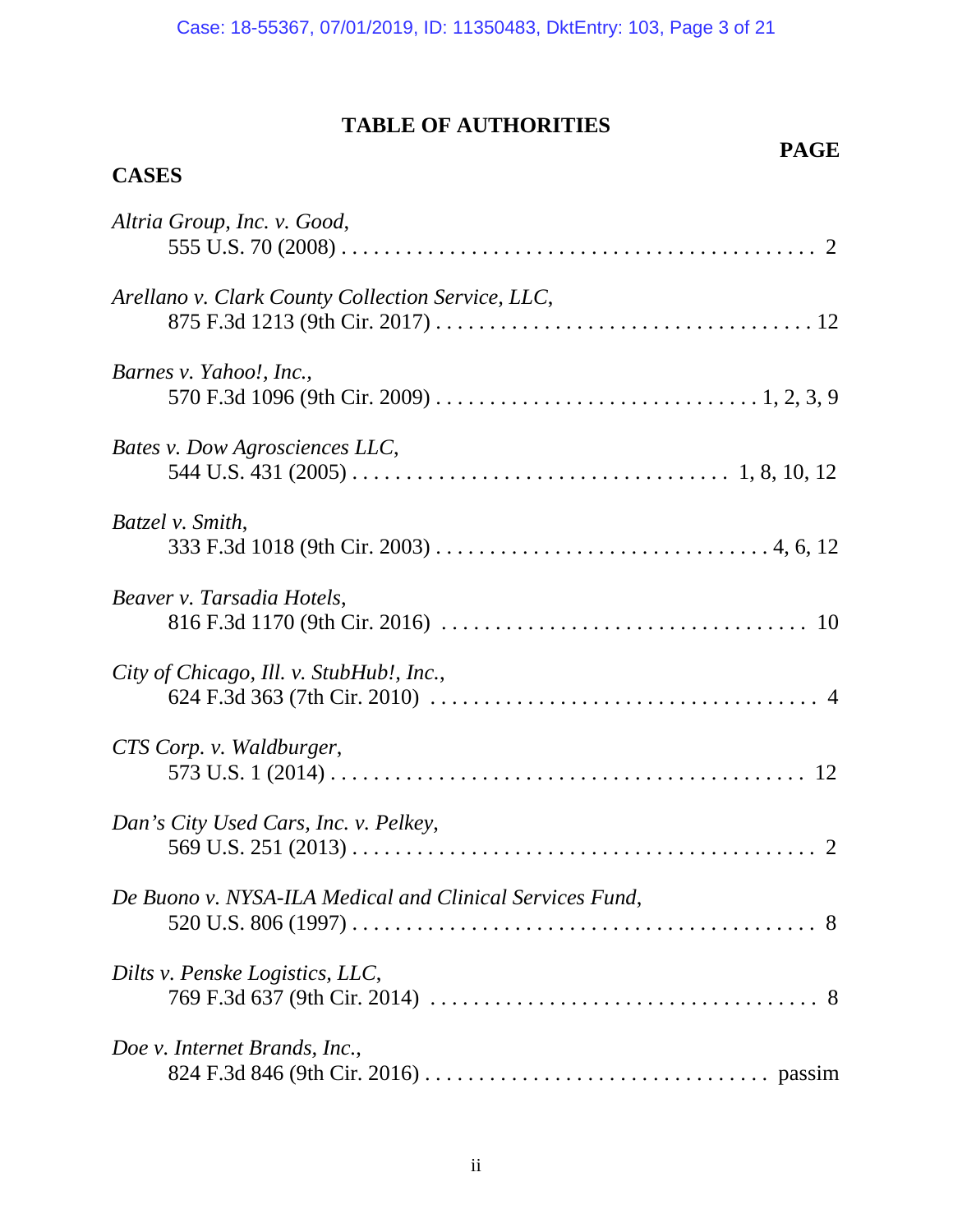# **TABLE OF AUTHORITIES (CONT.)**

# **PAGE**

| Doe v. MySpace, Inc.,                                                   |
|-------------------------------------------------------------------------|
| Doe II v. MySpace Inc.,                                                 |
| Fair Housing Council of San Fernando Valley v. Roommates.com, LLC,      |
| Fields v. Twitter, Inc.,                                                |
| FTC v. LeadClick Media, LLC,                                            |
| Golden Gate Restaurant Association v. City and County of San Francisco, |
| Green v. AOL,                                                           |
| Herrick v. Grindr LLC,                                                  |
| Herrick v. Grindr LLC,                                                  |
| Jane Doe 1 v. Backpage.com, LLC,                                        |
| Jones v. Dirty World Entertainment Recordings LLC,                      |
| Klayman v. Zuckerberg,                                                  |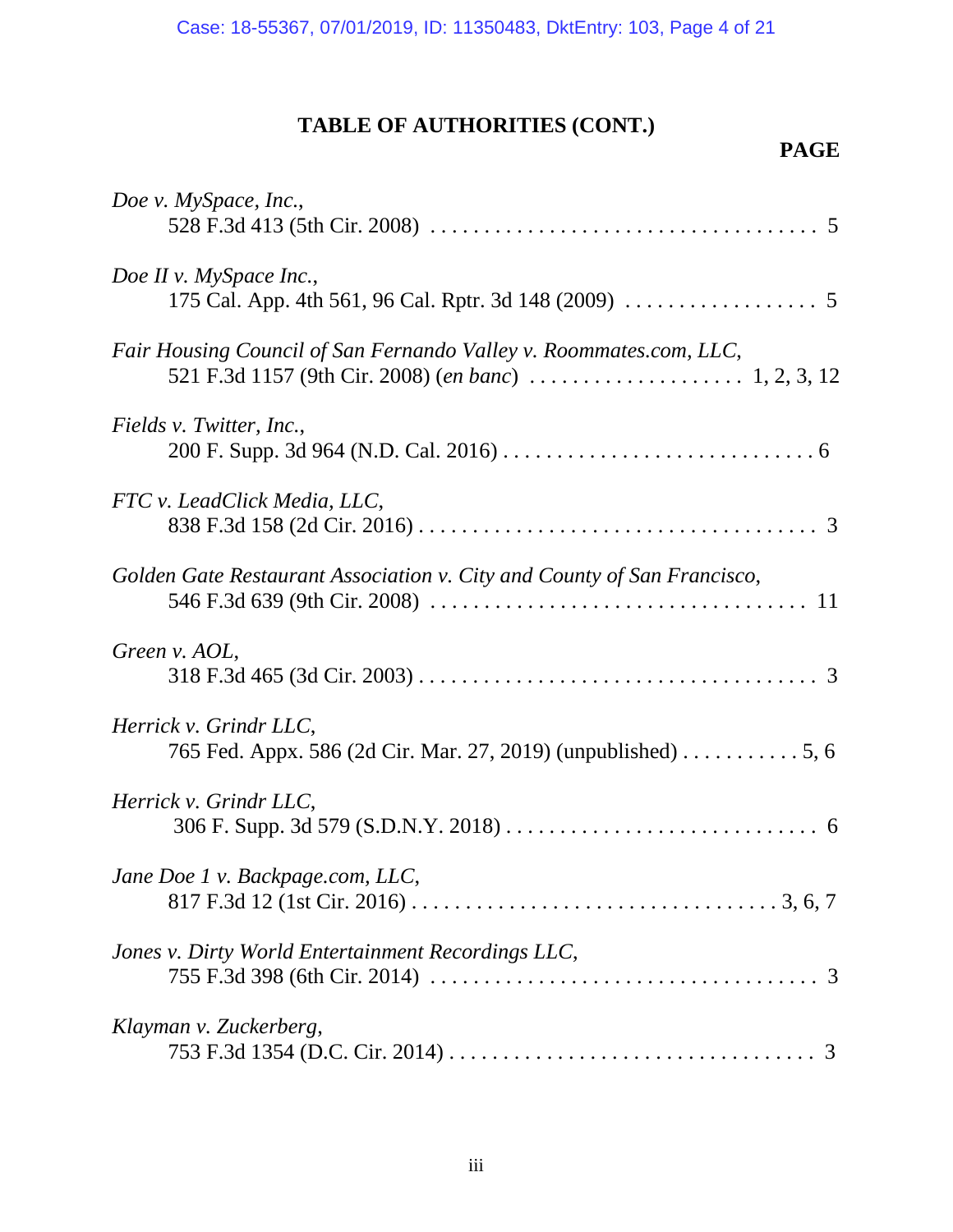# **TABLE OF AUTHORITIES (CONT.)**

| <b>PAGE</b>                                              |  |
|----------------------------------------------------------|--|
| Medtronic, Inc. v. Lohr,                                 |  |
|                                                          |  |
| Metropolitan Taxicab Board of Trade v. City of New York, |  |
|                                                          |  |
| Mutual Pharmaceutical Co., Inc. v. Bartlett,             |  |
|                                                          |  |
| <i>National Meat Association v. Harris,</i>              |  |
|                                                          |  |
| Retail Industry Leaders Association v. Fielder,          |  |
|                                                          |  |
| South Dakota v. Wayfair, Inc.,                           |  |
|                                                          |  |
| Wos v. E.M.A. ex rel Johnson,                            |  |
|                                                          |  |
|                                                          |  |

## **STATUTES**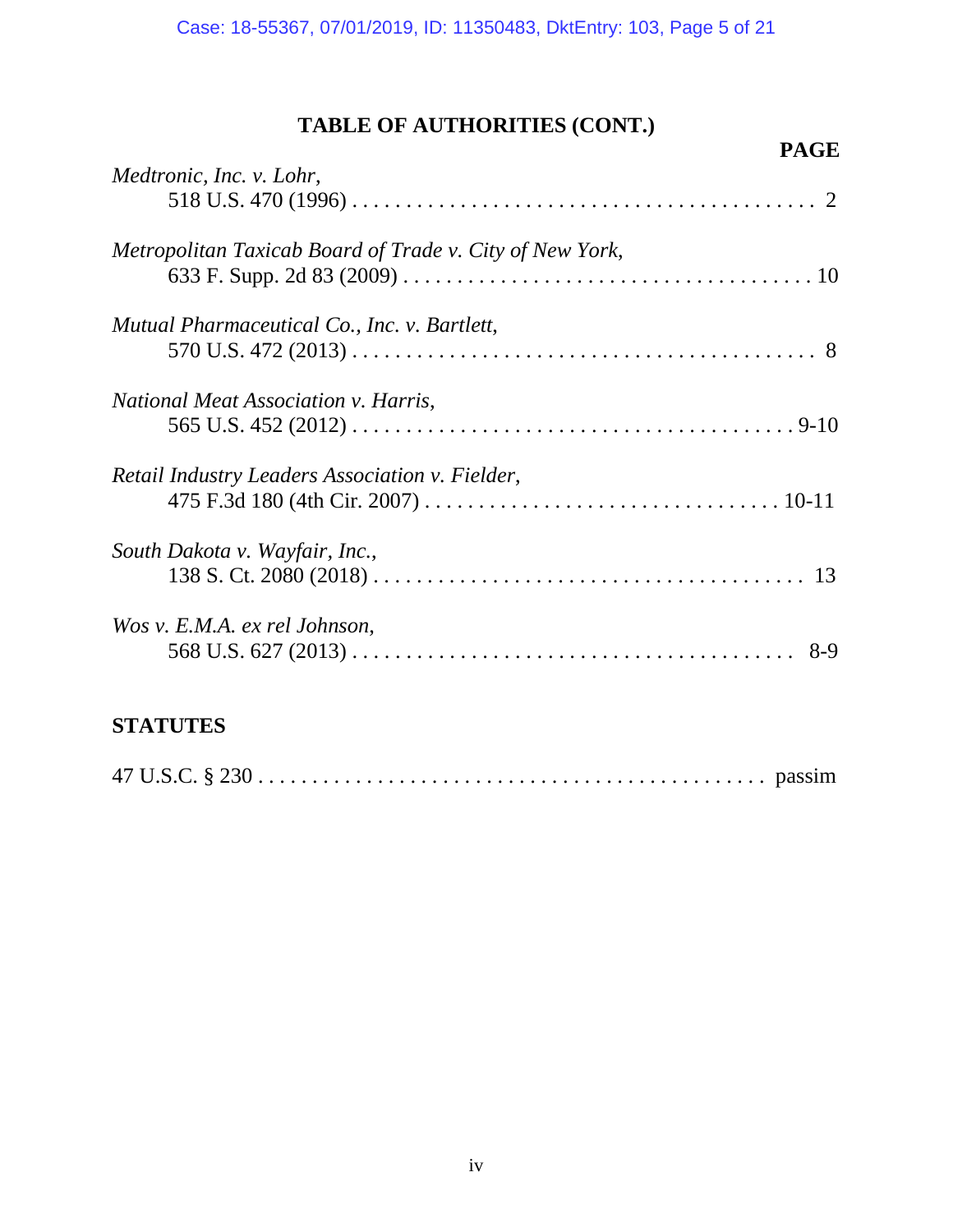# **I.**

### **INTRODUCTION**

Carefully parsing the text and purposes of Section 230 of the Communications Decency Act, this Court has "consistently eschewed an expansive reading of the statute that would render unlawful conduct 'magically … lawful when [conducted] online.'" Panel Opinion, 918 F.3d at 683 (quoting *Fair Housing Council of San Fernando Valley v. Roommates.com, LLC*, 521 F.3d 1157, 1164 (9th Cir. 2008) (*en banc*)). Instead, this Court has applied Section 230 to preclude liability only where an ordinance or cause of action "inherently requires the Court to treat" an internet provider as the "publisher or speaker" of content provided by a third party. *Barnes v. Yahoo!, Inc.*, 570 F.3d 1096, 1100–01 (9th Cir. 2009).

The panel correctly applied this Court's precedent to hold that the City of Santa Monica's "Home-Sharing Ordinance" – an essential element of City efforts to preserve housing in the face of rising residential rents and unauthorized vacation rentals – is not preempted by Section 230 because it hinges liability on neither status nor conduct as a publisher. The Ordinance "does not proscribe, mandate, or even discuss the content of the listings that the Platforms display on their websites" and prohibits only "processing transactions for unregistered properties." 918 F.3d at 682-83.

The petition for rehearing should be denied. The panel's acceptance at face value of the Platforms' assertion that, for their own business reasons, they would choose to avoid application of the Ordinance by removing listings rather than declining booking transactions does not convert the Ordinance into one that inherently treats the Platforms as publishers or speakers. The Supreme Court has rejected as overbroad such an "effects-based test" that would preempt claims simply because they "induce" conduct at odds with a statutory scheme. *Bates v. Dow Agrosciences LLC*, 544 U.S. 431, 445-46 (2005). For good reason. To apply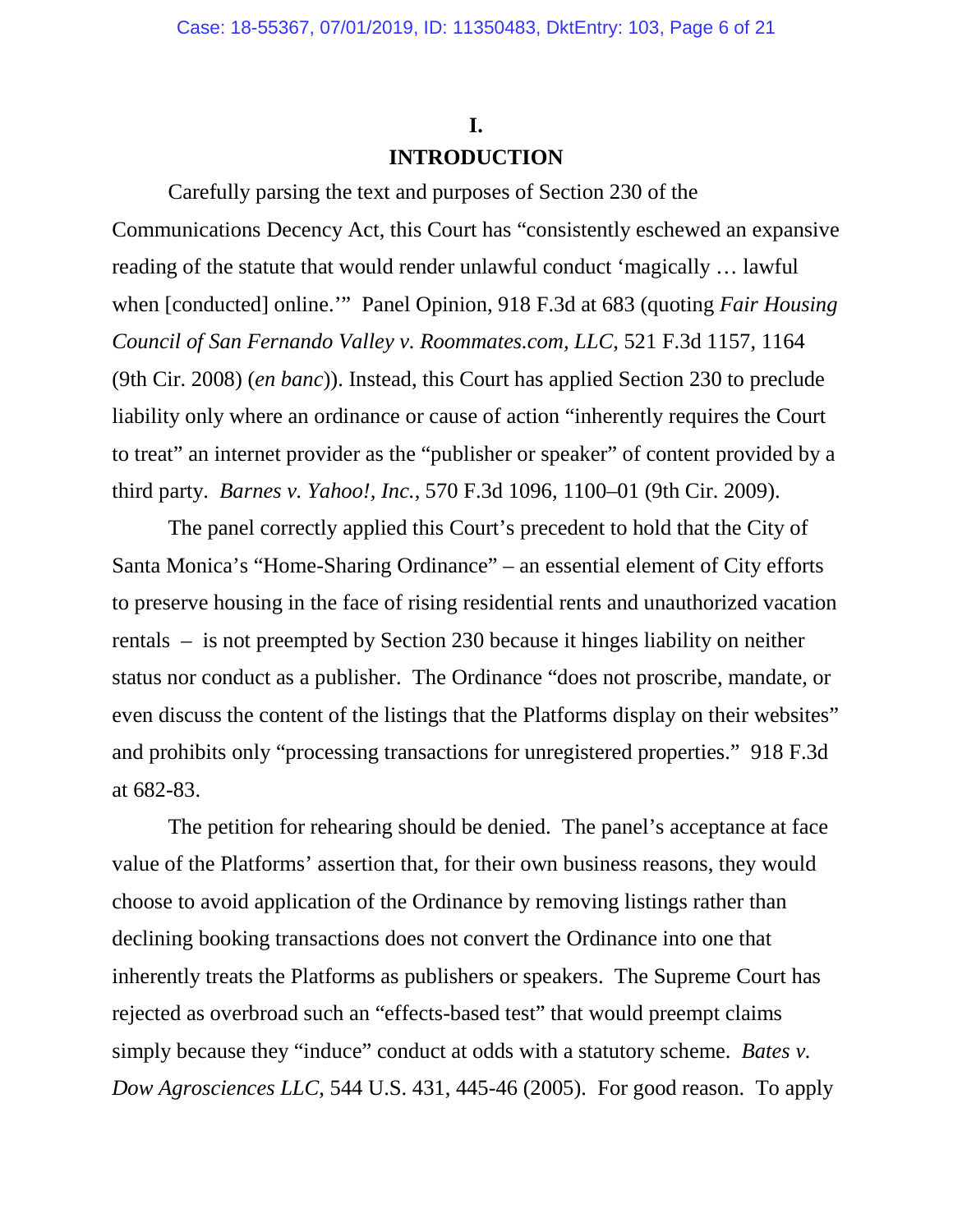such a test would expand Section 230 into what this Court has repeatedly stated it is not: "a general immunity from liability deriving from third-party content" that would be an "all-purpose get-out-of-jail-free card for businesses that publish user content on the internet" and "give online businesses an unfair advantage over their real-world counterparts, which must comply with laws of general applicability." *Doe v. Internet Brands, Inc.*, 824 F.3d 846, 852-53 (9th Cir. 2016); *Barnes*, 570 F.3d at 1100; *Roommates.com*, 521 F.3d at 1164 n.15. Congress did not provide such broad protection 23 years ago when the internet was in its infancy; there is no basis for this Court to provide it now, when the internet has evolved from "a fragile new means of communication that could easily be smothered in the cradle by overzealous enforcement of laws and regulations applicable to brick-and-mortar businesses" to become "the dominant – perhaps the preeminent – means through which commerce is conducted." *Roommates.com*, 521 F.3d at 1164 n.15.

#### **II.**

#### **ARGUMENT**

## **A. The Panel Properly Recognized the Limits on Section 230's Preemptive Scope**

In determining a statute's preemptive scope, the "purpose of Congress is the ultimate touchstone." *Altria Group, Inc. v. Good*, 555 U.S. 70, 76 (2008) (citation omitted). "[T]he statutory language … necessarily contains the best evidence of Congress' preemptive intent." *Dan's City Used Cars, Inc. v. Pelkey*, 569 U.S. 251, 260 (2013) (citation omitted). "Also relevant, however, is the structure and purpose of the statute as a whole, as revealed not only in the text, but through the reviewing court's reasoned understanding of the way in which Congress intended the statute and its surrounding regulatory scheme to affect business, consumers, and the law." *Medtronic, Inc. v. Lohr*, 518 U.S. 470, 486 (1996) (citation omitted).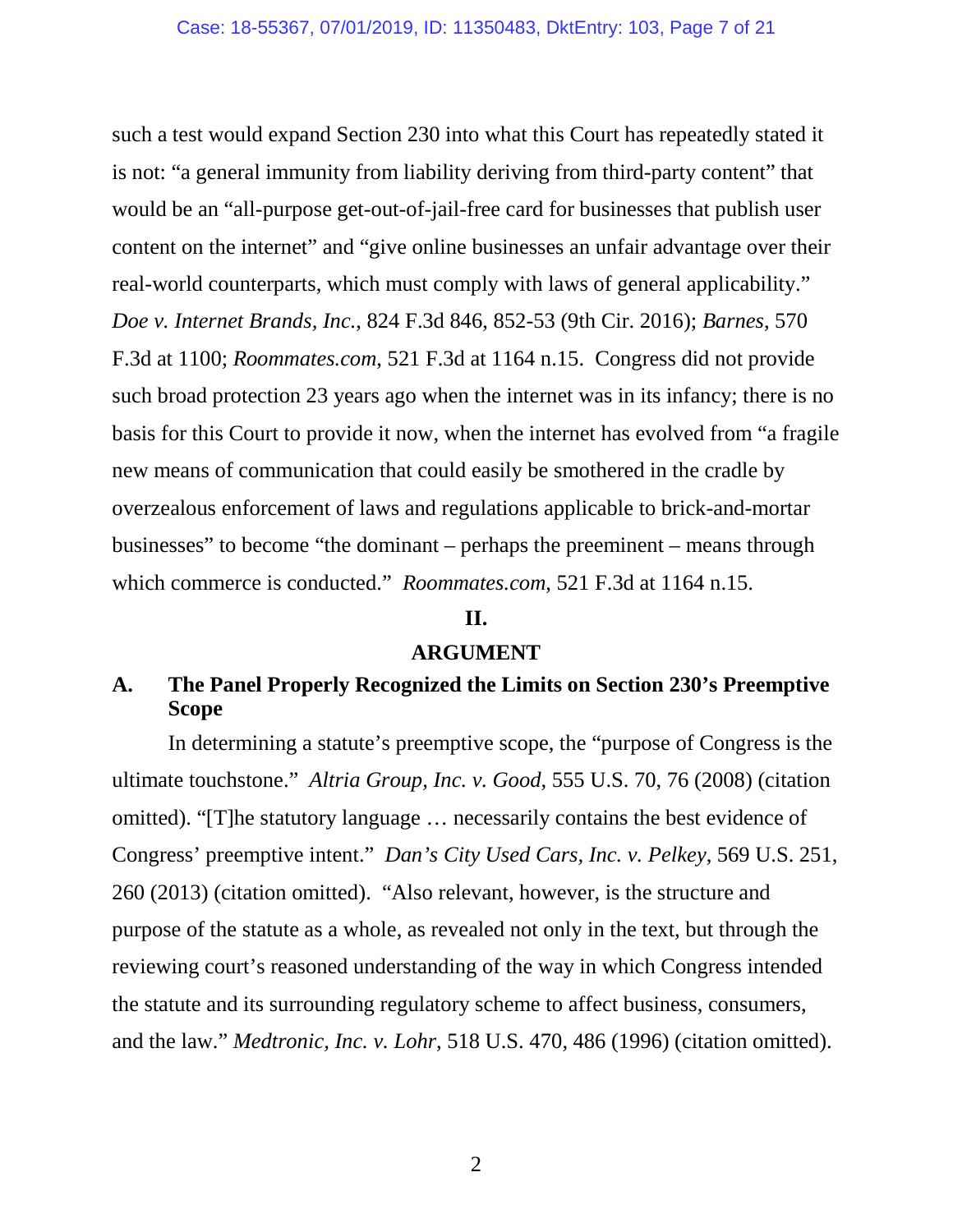Applying these principles, this Circuit and others have held that Section 230 preempts liability only for: (1) "a provider or user of an interactive computer service" (2) "whom a plaintiff seeks to treat, under a state law cause of action, as a publisher or speaker" (3) "of information provided by another information content provider." *Internet Brands*, 824 F.3d at 850 (citation omitted); *see also, e.g., FTC v. LeadClick Media*, LLC, 838 F.3d 158, 173 (2d Cir. 2016); *Jane Doe 1 v. Backpage.com, LLC*, 817 F.3d 12, 19 (1st Cir. 2016).

Though Section 230's enactment was prompted by a defamation case, "the language of the statute does not limit its application to defamation cases." *Barnes*, 570 F.3d at 1101. "[W]hat matters is not the name of the cause of action … but whether the cause of action inherently requires the court to treat the defendant as the 'publisher or speaker' of content provided by another." *Id.* at 1101-02. The publication activities protected by Section 230 involve "reviewing, editing, and deciding whether to publish or to withdraw from publication third-party content." *Id.* at 1102; *see also Internet Brands*, 824 F.3d at 852 ("efforts, or lack thereof, to edit, monitor, or remove user generated content"); *Roommates.com*, 521 F.3d at 1170-71 ("any activity that can be boiled down to deciding whether to exclude material that third parties seek to post online").<sup>[1](#page-7-0)</sup>

These limits on Section 230's preemptive reach reflect a recognition that it is "not meant to create a lawless no-man's-land on the Internet." *Roommates.com,*  521 F.3d at 1164. It is not "an all-purpose get-out-of-jail-free card for businesses that publish user content on the internet" and does not declare "a general immunity from liability deriving from third-party content." *Internet Brands*, 824 F.3d at 852-

<span id="page-7-0"></span> <sup>1</sup> Other Circuits are in accord. *See*, *e.g.*, *Jones v. Dirty World Entertainment Recordings LLC*, 755 F.3d 398, 407 (6th Cir. 2014); *Klayman v. Zuckerberg*, 753 F.3d 1354, 1359 (D.C. Cir. 2014); *Green v. AOL*, 318 F.3d 465, 471 (3d Cir. 2003).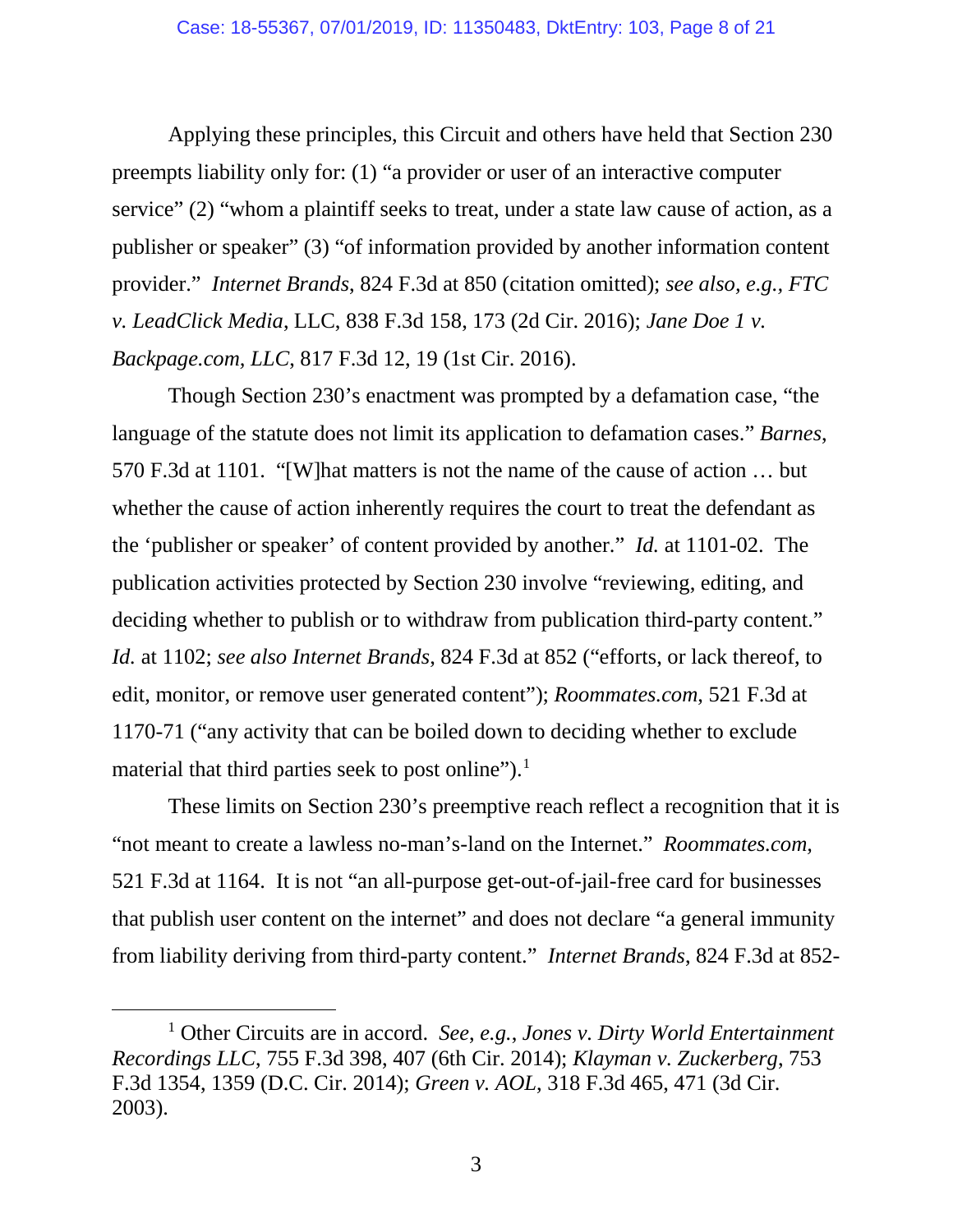53; *accord City of Chicago, Ill. v. StubHub!, Inc.*, 624 F.3d 363, 366 (7th Cir. 2010). Preemption is properly limited to the statute's "narrow language and its purpose" because "we must be careful not to exceed the scope of the immunity provided by Congress." *Internet Brands*, 824 F.3d at 853 (citation omitted).

The panel correctly applied these limits to hold that Section 230 does not preempt the Ordinance because it prohibits and penalizes only non-publishing conduct – commercial booking transactions for unlicensed short-term rentals. As the panel recognized, "the Ordinance does not proscribe, mandate, or even discuss the content of the listings that the Platforms display on their websites" and "does not require the Platforms to monitor third-party content." 918 F.3d at 682-83.

### **B. The Panel's Holding That Section 230 Does Not Preclude Required Monitoring of Internal, Non-Public Information Is Consistent with Circuit Precedent.**

*Batzel v. Smith,* 333 F.3d 1018, 1032-34 (9th Cir. 2003)*,* holds that Section 230 applies only where a third-party furnishes its information to an internet service provider "under circumstances in which a reasonable person in the position of the service provider … would conclude that the information was provided for publication on the Internet." *Batzel* thus confirms that Section 230 does not preempt liability based on a platform's actions with respect to internal customer information it knows was not provided for publication.

The panel's decision comports with *Batzel* in declining to apply Section 230 preemption because "the only monitoring that appears necessary in order to comply with the Ordinance relates to incoming requests to complete a booking transaction – content that, while resulting from the third-party listings, is distinct, internal, and nonpublic." 918 F.3d at 682 (emphasis omitted). The Platforms concede that they do not publish on their websites the owner and address information from their customers. *See* Airbnb FAC ¶ 42, ER 1840; Airbnb FAC ¶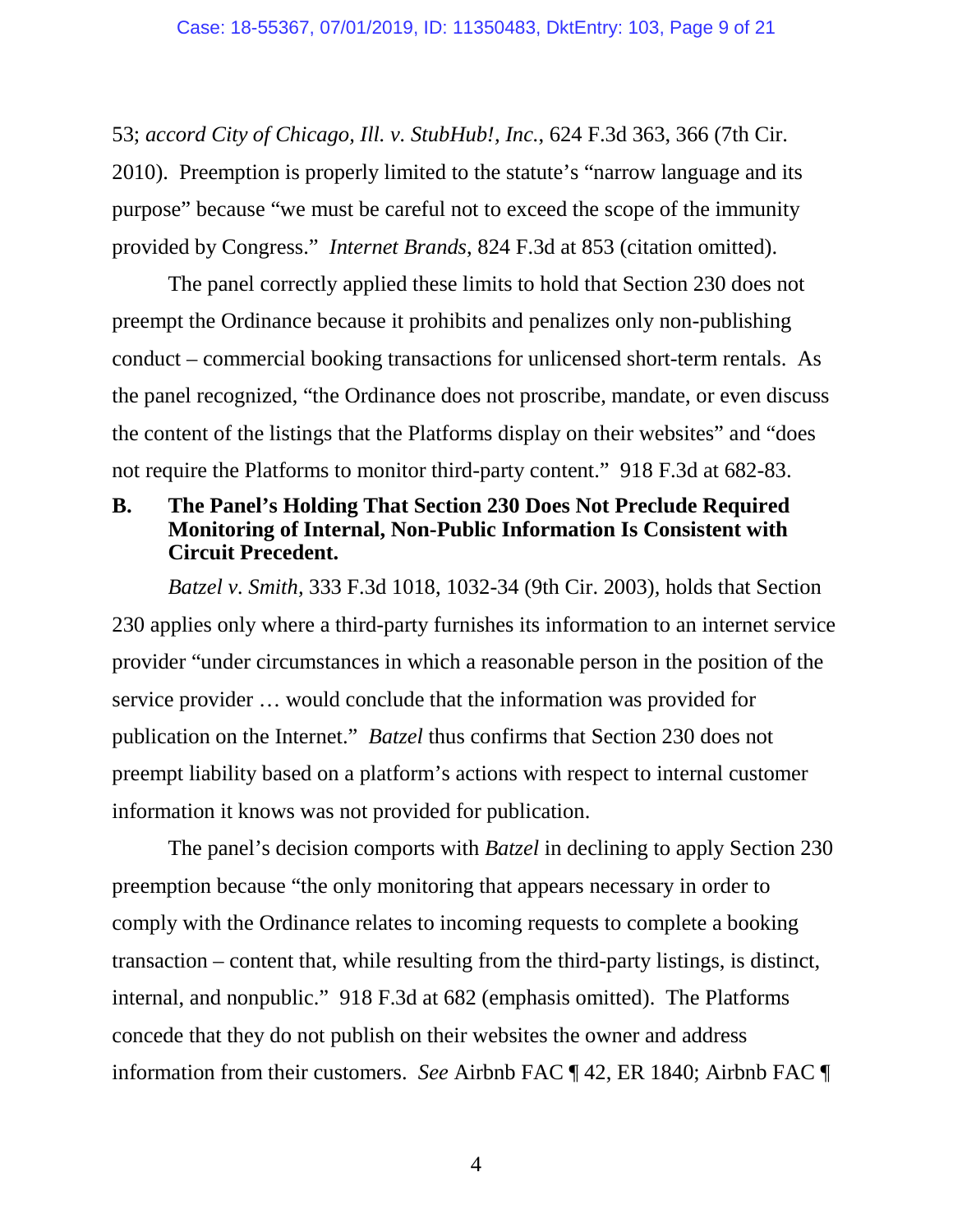116, ER 1857; HomeAway FAC ¶ 34, ER 1872. Thus, determining whether a requested booking transaction involves a licensed home-share would require the Platforms only to compare two sets of information, neither taken from a published third-party listing: (a) the owner name and address for the property being booked (drawn from unpublished internal customer records); and (b) the owner names and addresses listed on the Santa Monica registry (derived from information independently gathered by the City).

Nor is there any conflict with the other cases the Platforms cite. *Internet Brands* allowed a failure to warn claim because it would "not require Internet Brands to remove any user content or otherwise affect how it publishes or monitors such content." 824 F.3d at 851. The court recognized that requiring Internet Brands to warn its users by email would fall outside the preemptive scope of Section 230. *Id.* Internet Brands' need to pull user-provided email addresses to provide a warning is equivalent to the Platforms' need to pull user-provided property address information to compare to the City-published registry – *Internet Brands* makes clear that neither implicates monitoring of published user content within the scope of Section [2](#page-9-0)30's preemption.<sup>2</sup>

The Platforms cite a reference in *Herrick v. Grindr LLC*, 765 Fed. Appx. 586 (2d Cir. Mar. 27, 2019) (unpublished), to "direct messages" in claiming that

<span id="page-9-0"></span> <sup>2</sup> The language from *Internet Brands* cited by the Platforms (Petition at 15) comes from the court's recognition that, unlike two other cited cases that held Section 230 applicable to different tort claims, the "tort duty asserted here does not arise from an alleged failure to adequately regulate access to user content or to monitor internal communications that might send up red flags about sexual predators." 824 F.3d at 853. As the two cited cases make clear, the "internal communications" referenced in this sentence were actually communications between sexual predators and minors over the providers' websites. *See Doe II v. MySpace Inc.*, 175 Cal. App. 4th 561, 573, 96 Cal. Rptr. 3d 148, 156-57 (2009); *Doe v. MySpace, Inc.*, 528 F.3d 413, 416, 419-20 (5th Cir. 2008).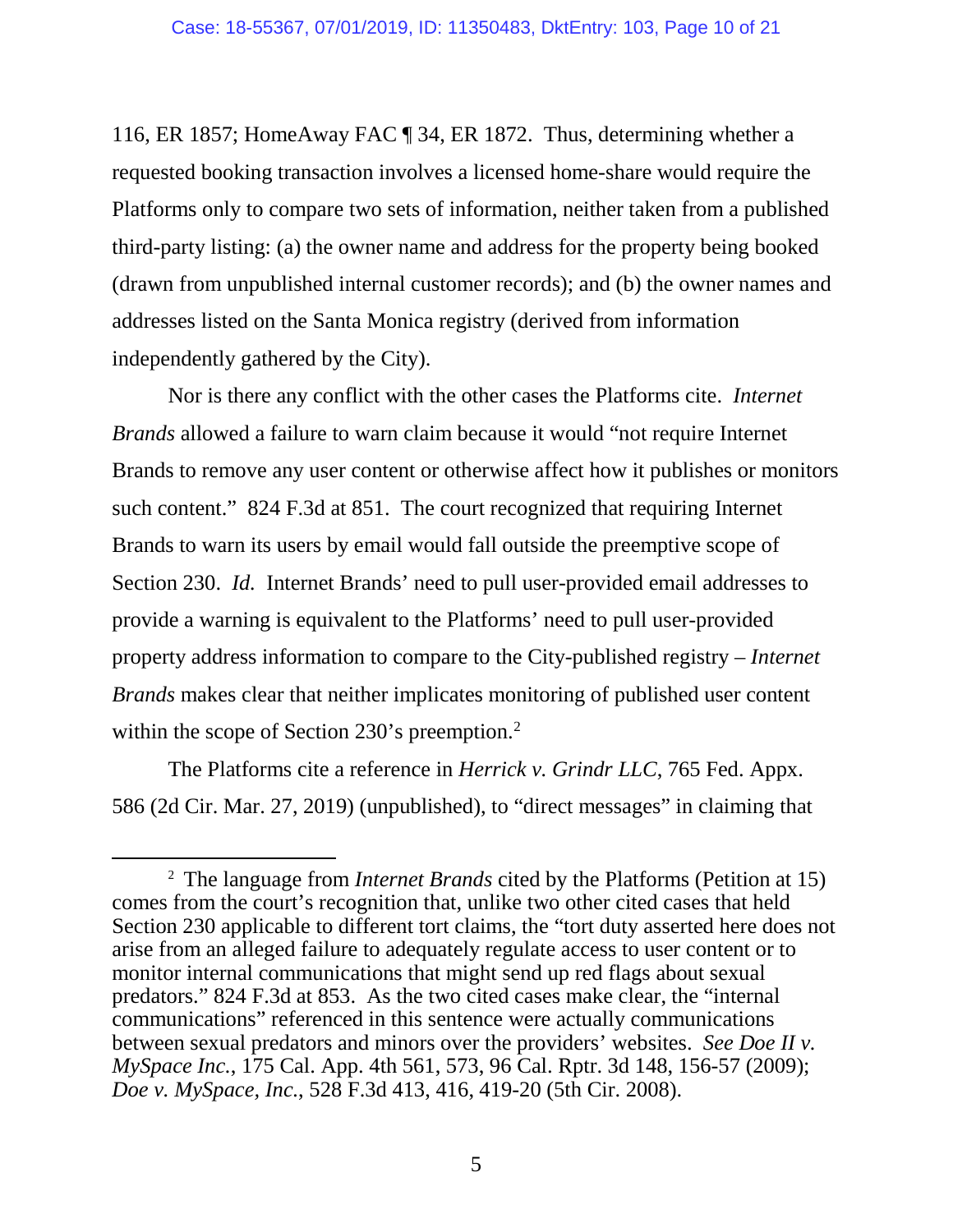other circuits have "held that the CDA preempts claims based on monitoring internal content." Petition at 15. But as the underlying district court opinion demonstrates, the reference to "direct messages" is to messages that were distributed between users over Grindr's smart phone app, *Herrick v. Grindr, LLC*, 306 F. Supp. 3d 579, 584, 593 (S.D.N.Y. 2018), [3](#page-10-0) and hence were published through the app. *See also Fields v. Twitter, Inc.*, 200 F. Supp. 3d 964, 975 (N.D. Cal. 2016) ("private nature of Direct Messaging does not remove the transmission of such messages from the scope of publishing activity under section  $230(c)(1)$ ").

None of these cases questions *Batzel*'s holding. Indeed, *Fields* recognizes that *Batzel* resolves "what it means for content to be 'provided' by a third party," 200 F. Supp. 3d at 975, a prerequisite for monitoring of that content to implicate Section 230. As the panel correctly held, because the only monitoring required by the Ordinance is of internal, non-public information that the Platforms know is not provided for publication, Section 230 does not apply.

## **C. The Panel Opinion Does Not Conflict with Other Circuits' Limited Protection of Websites' "Design and Operation."**

Relying on *Backpage* and *Herrick*, the Platforms argue that the panel opinion conflicts with "First and Second Circuit decisions holding that the CDA preempts local laws that regulate 'features that are part and parcel of the overall design and operation of [a] website." Petition at 12. These cases, however, apply Section 230 to decisions about design features only where those decisions reflect

<span id="page-10-0"></span><sup>&</sup>lt;sup>3</sup> Resort to the district court opinion is necessary because the Circuit's unpublished summary order, which has no precedential effect, "assume[s] the parties' familiarity with the underlying facts." 765 Fed. Appx. at 588. The Platforms cite *Backpage* as also holding that Section 230 applies to monitoring of "direct messages." While that case nowhere references "direct messages," it does discuss "message forwarding services," 817 F.3d at 16, 21, which similarly appears to refer to messages forwarded between users through Backpage's website.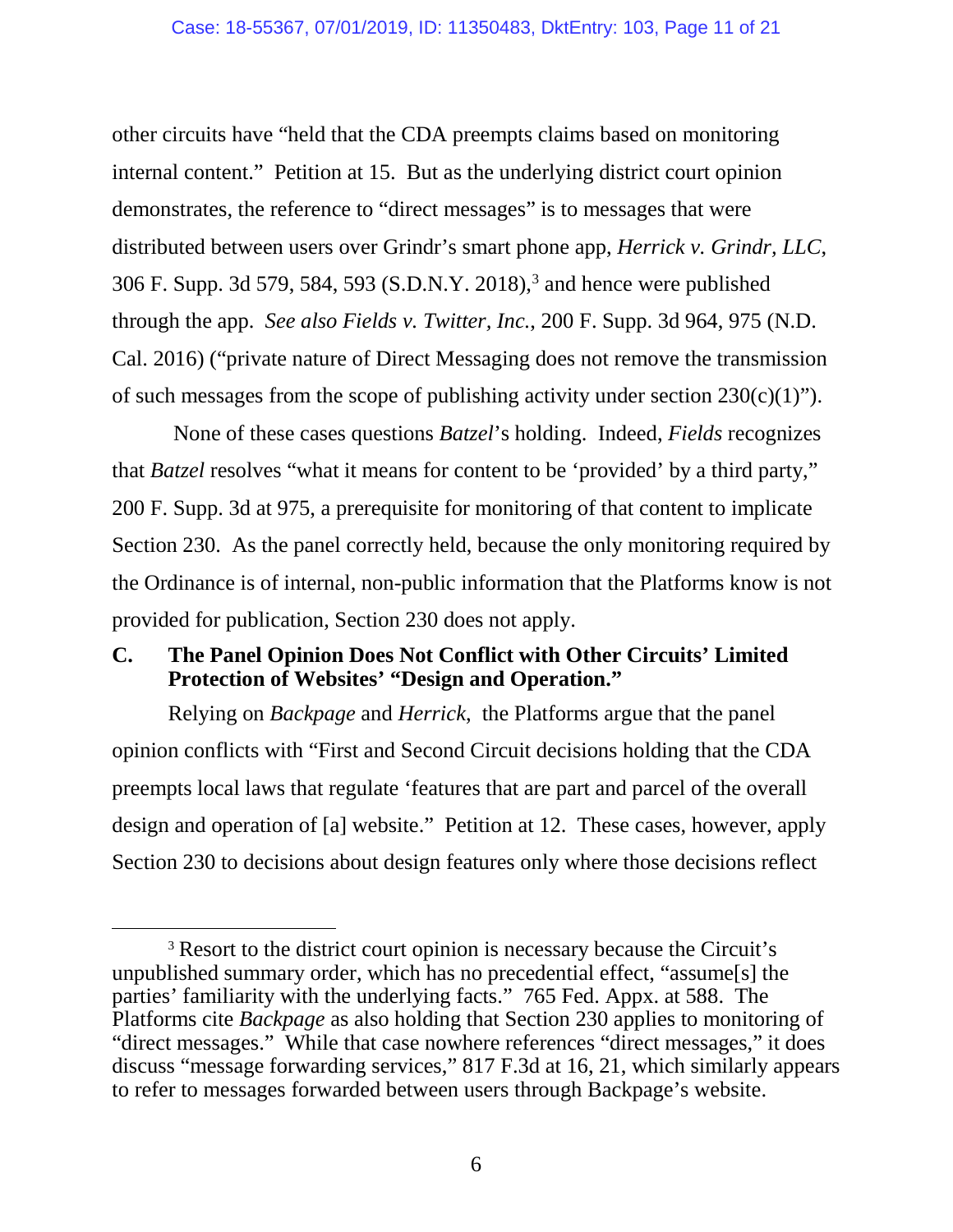"choices about what content can appear on the website and in what form." *Backpage*, 817 F.3d at 20-21; *see also Herrick*, 765 Fed. Appx. at 590-91. These cases have no application here because the Ordinance prohibits the Platforms only from completing booking transactions for unlicensed home-shares, regardless of what content may or may not be posted on the Platforms' sites relating to those home-shares.<sup>[4](#page-11-0)</sup>

## **D. The Panel Opinion Does Not Conflict with Supreme Court or Circuit Preemption Precedent**

The Platforms do not dispute the panel's recognition that, on its face, the Ordinance "does not proscribe, mandate, or even discuss the content of the listings that the Platforms display on their websites." 918 F.3d at 683. The Platforms acknowledge that verifying whether a particular short-term rental property appears on the City's registry "could be done" "after publication but prior to processing the payment and transaction for the listing." Airbnb FAC ¶¶ 67, 69, ER 1847; see also Homeaway FAC ¶ 37, ER 1873. They assert, however, that this option is "not viable from a business standpoint." Airbnb FAC ¶ 69, ER 1847-48; see also Homeaway FAC ¶37, ER 1873. Thus, as the panel accepted, the Platforms assert that, for their own business reasons, they would "choose" to remove non-compliant listings from their sites, rather than leave them in place and perform checks at the time of proposed bookings. 918 F.3d at 683.<sup>[5](#page-11-1)</sup>

<span id="page-11-0"></span> <sup>4</sup> The Platforms' contrary reading of the design feature protection recognized by *Backpage* would extend Section 230 protection to a website's participation in booking (and taking a percentage of the booking payment for) sex acts arising from posts. Section 230 cannot apply this broadly.

<span id="page-11-1"></span><sup>&</sup>lt;sup>5</sup> The Platforms also allege that they would "have to" monitor, screen, and remove listings prior to publication. Airbnb FAC ¶ 70, ER 20; see also HomeAway FAC  $\P$  4, ER 1866. The panel correctly held that it was not bound by this allegation because it was an incorrect legal conclusion couched as a factual allegation. 918 F.3d at 683 n.3.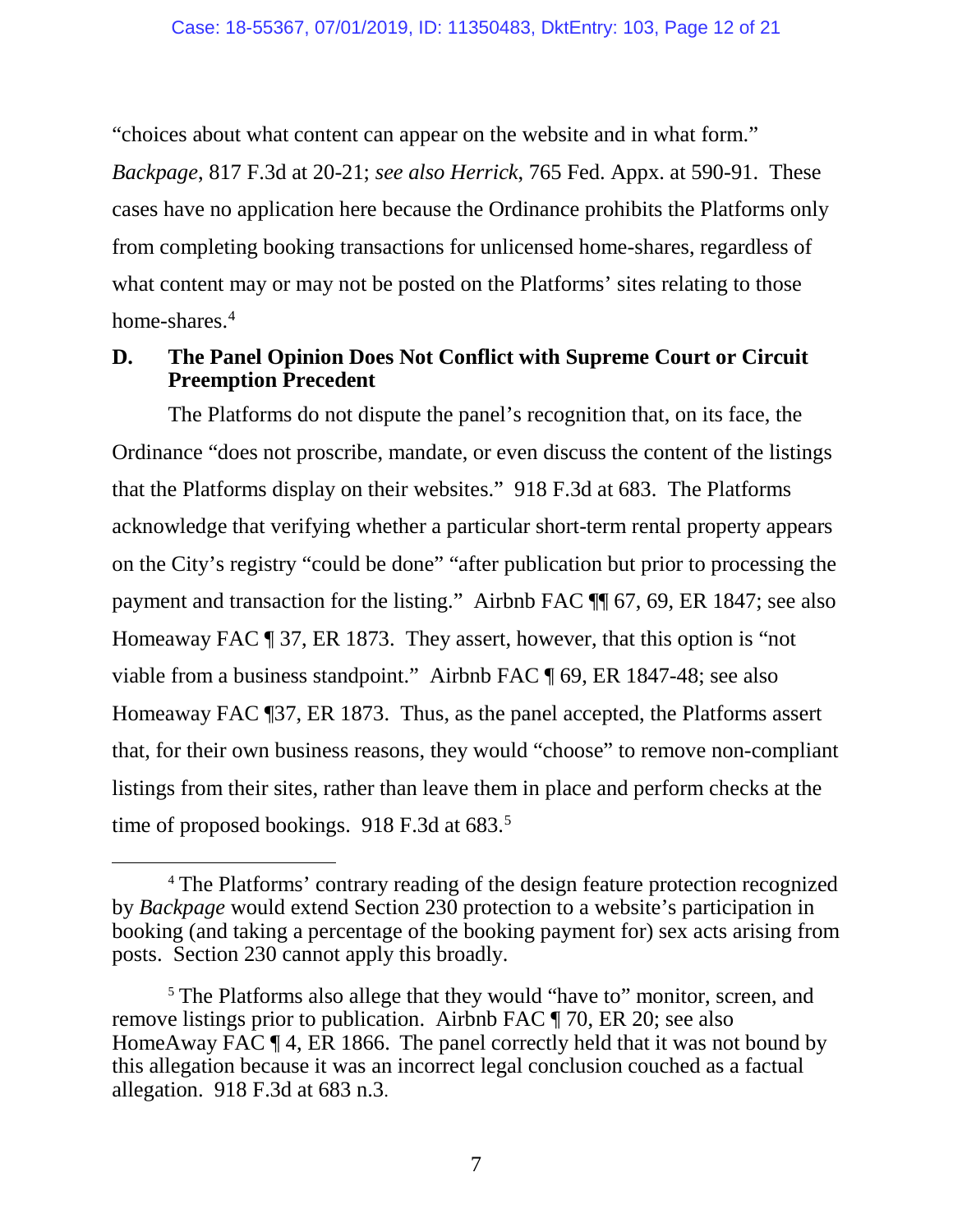In arguing that this warrants preemption, the Platforms assert an overbroad test. In *Bates*, addressing a federal statute with a broader preemptive reach that barred states from imposing any pesticide labelling requirements "in addition to or different from" federal requirements, the Court rejected as "unquestionably overbroad" an "effects-based test" under which the statute would preempt any state law claim that would "induce a manufacturer to alter its label." 544 U.S. at 444- 46. Courts have similarly rejected an inducement test for other broad preemption statutes, including ERISA. *See, e.g., Mutual Pharmaceutical Co., Inc. v. Bartlett,*  570 U.S. 472, 492 (2013) ("As *Bates* makes clear, '[t]he proper inquiry calls for an examination of the elements of the common-law duty at issue; it does not call for speculation as to whether a jury verdict will prompt the manufacturer to take any particular action."); *De Buono v. NYSA-ILA Medical and Clinical Services Fund*, 520 U.S. 806, 816 (1997) (any state law "that increases the cost of providing benefits to covered employees will have some effect on the administration of ERISA plans, but that simply cannot mean that every state law with such an effect is pre-empted by the federal statute"); *Dilts v. Penske Logistics, LLC*, 769 F.3d 637, 647 (9th Cir. 2014) ("Nor does a state law meet the 'related to' test for FAAAA preemption just because it shifts incentives and makes it more costly for motor carriers to choose some routes or services relative to others, leading the carriers to reallocate resources or make different business decisions.") (emphasis omitted). Consistent with these cases, the panel correctly held that, even accepting that complying with the Ordinance would impose costs that would induce the Platforms, for their own business reasons, to remove listings, this is "insufficient to implicate the CDA." 918 F.3d at 683.

The cases the Platforms cite do not conflict with the panel opinion. *Wos v. E.M.A. ex rel Johnson*, 568 U.S. 627 (2013), is a straightforward example of conflict preemption. A federal statute generally preempted states from imposing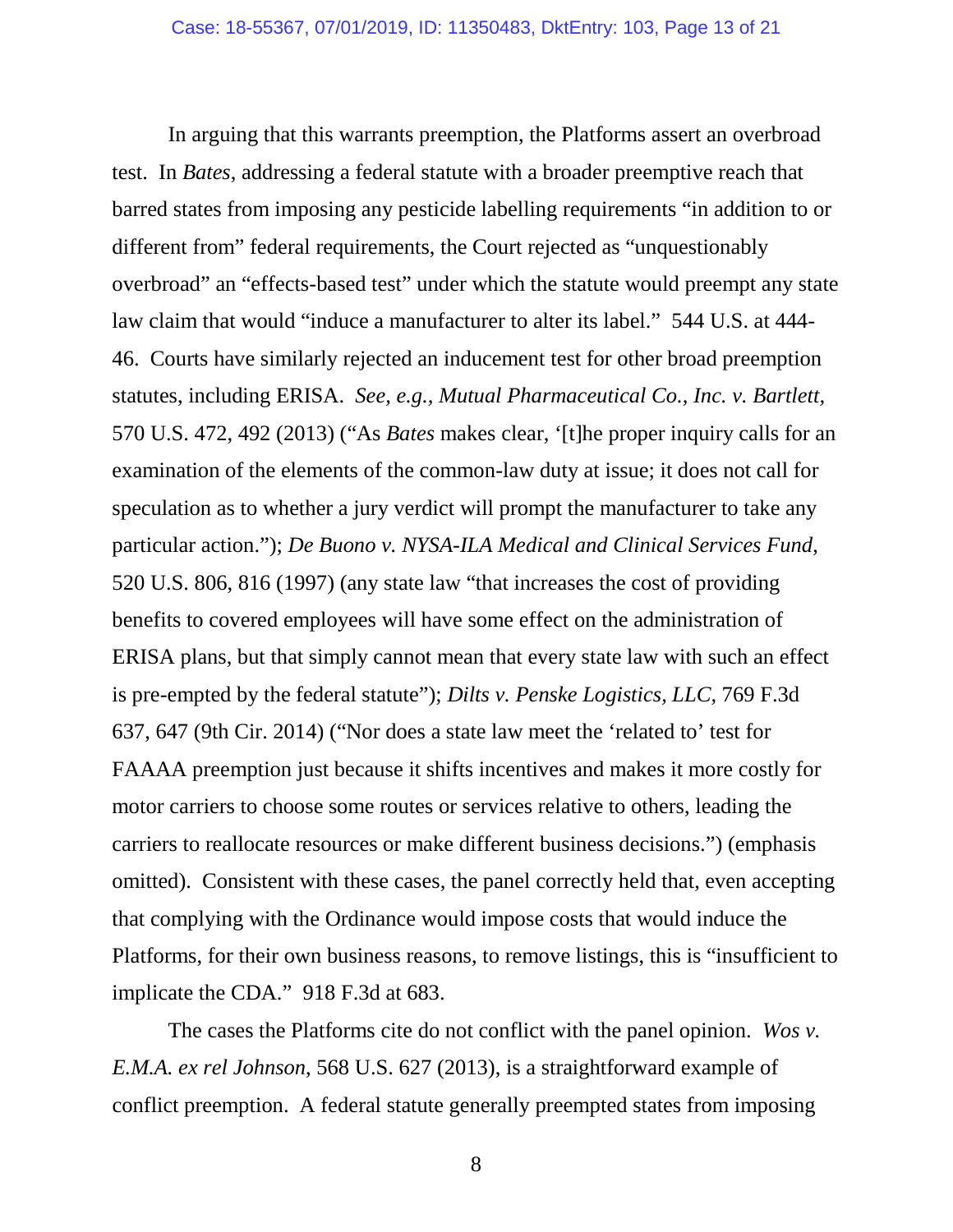liens on Medicaid beneficiaries' tort recoveries, except for the portion representing payments for medical care. A North Carolina statute created an irrebuttable presumption that a third of each tort recovery was payment for medical expenses. The Court held this statute preempted because it would "allow the State to take one-third of the total recovery, even if a proper stipulation or judgment attributes a smaller percentage to medical expenses," in conflict with the Medicaid anti-lien provision. 568 U.S. at 638. The Court disregarded North Carolina's effort to "define" away the conflict through its irrebuttable presumption because "a proper analysis requires consideration of what the state law in fact does, not how the litigant might choose to describe it." *Id.* at 637. Here, the panel focused precisely on what the Ordinance "in fact does," recognizing that it does not "inherently require[] the court to treat [the Platforms] as the 'publisher or speaker' of content provided by another," *Barnes*, 570 F.3d at 1102, and rejecting the Platforms' effort to base preemption on economic inducement rather than actual compulsion.

*National Meat Association v. Harris*, 565 U.S. 452 (2012), involved FMIA's wide-sweeping preemption clause that, unlike Section 230, precluded "not just conflicting, but also different or additional state requirements." 565 U.S. at 459- 61. Disregarding the comprehensive federal regulations governing slaughterhouse treatment of non-ambulatory pigs, the state statute sought "at every turn" to impose "additional or different requirements on swine slaughterhouses" and so to substitute "a new regulatory scheme" for that in place under the FMIA. *Id.* at 460. It was in this context that the Court rejected the State's argument that its ban on sales of non-ambulatory pig meat offered only an "incentive" to slaughterhouses to take non-ambulatory pigs out of the production process. As the Court explained -- "this argument mistakes how the prohibition on sales operates within [the state statute] as a whole. The sales ban is a criminal proscription calculated to help implement and enforce each of the section's other regulations – its prohibition of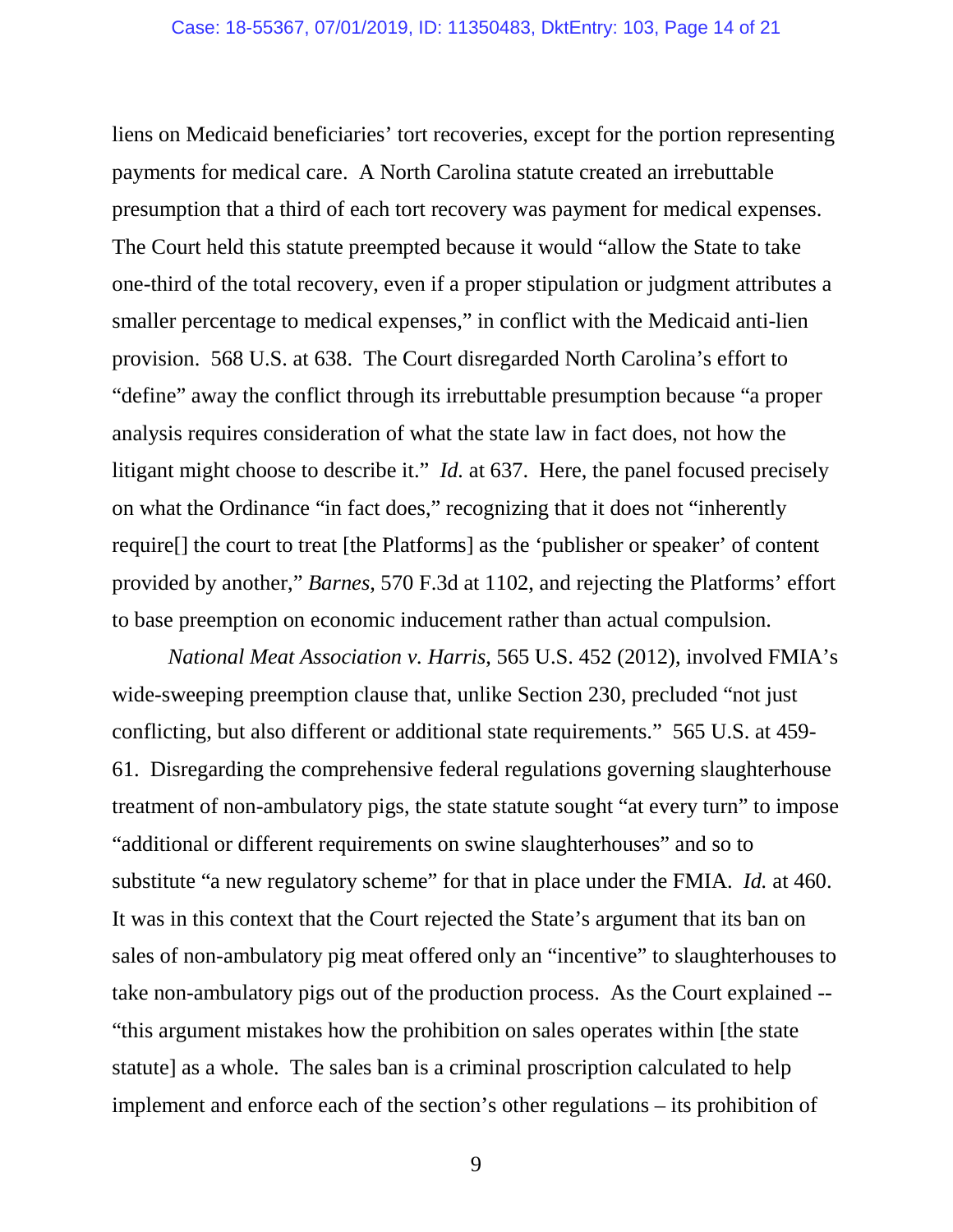receipt and purchase, its bar on butchering and processing, and its mandate of immediate euthanasia." 565 U.S. at 463-64.

The wide-ranging regulatory provisions of the state statute led the Court to hold the otherwise permissible sales ban was "something more than an 'incentive' or 'motivat[or]'" and instead functioned "as a command to slaughterhouses to structure their operations in the exact way the remainder of [the state statute] mandates." *Id.* at 464. In contrast, neither Section 230 nor the Ordinance implements a comprehensive regulatory scheme governing the Platforms. *National Meat* thus poses no conflict with the panel's recognition, consistent with *Bates*, that while the Ordinance's regulation of booking services may impose costs that lead the Platforms to choose to remove listings, this does not convert the Ordinance into a regulation of publishing activity preempted by Section 230.

The Platforms' reliance on *Retail Industry Leaders Association v. Fielder*, 475 F.3d 180 (4th Cir. 2007), is misplaced for several reasons. First, the case relies on a limited exception to the Supreme Court's general rejection of preemption premised on economic inducement that is rooted in the breadth of ERISA's preemption clause, which, unlike Section 230, implements a form of field preemption; any rule derived from *Fielder* and the Supreme Court cases on which it relies, therefore, is properly limited to field preemption. *See Metropolitan Taxicab Board of Trade v. City of New York*, 633 F. Supp. 2d 83, 95 (S.D.N.Y. 2009) ("rule derived from these cases is that a local law is preempted" if it "indirectly regulates within a *preempted field* in such a way that effectively mandates a specific, preempted outcome") (emphasis added). This rule is not properly extended beyond its field preemption context. *See Beaver v. Tarsadia Hotels*, 816 F.3d 1170, 1180 n.5 (9th Cir. 2016) ("unnecessarily broad reading" of prior case has resulted from incorrectly "extending its reasoning" outside its "field preemption context").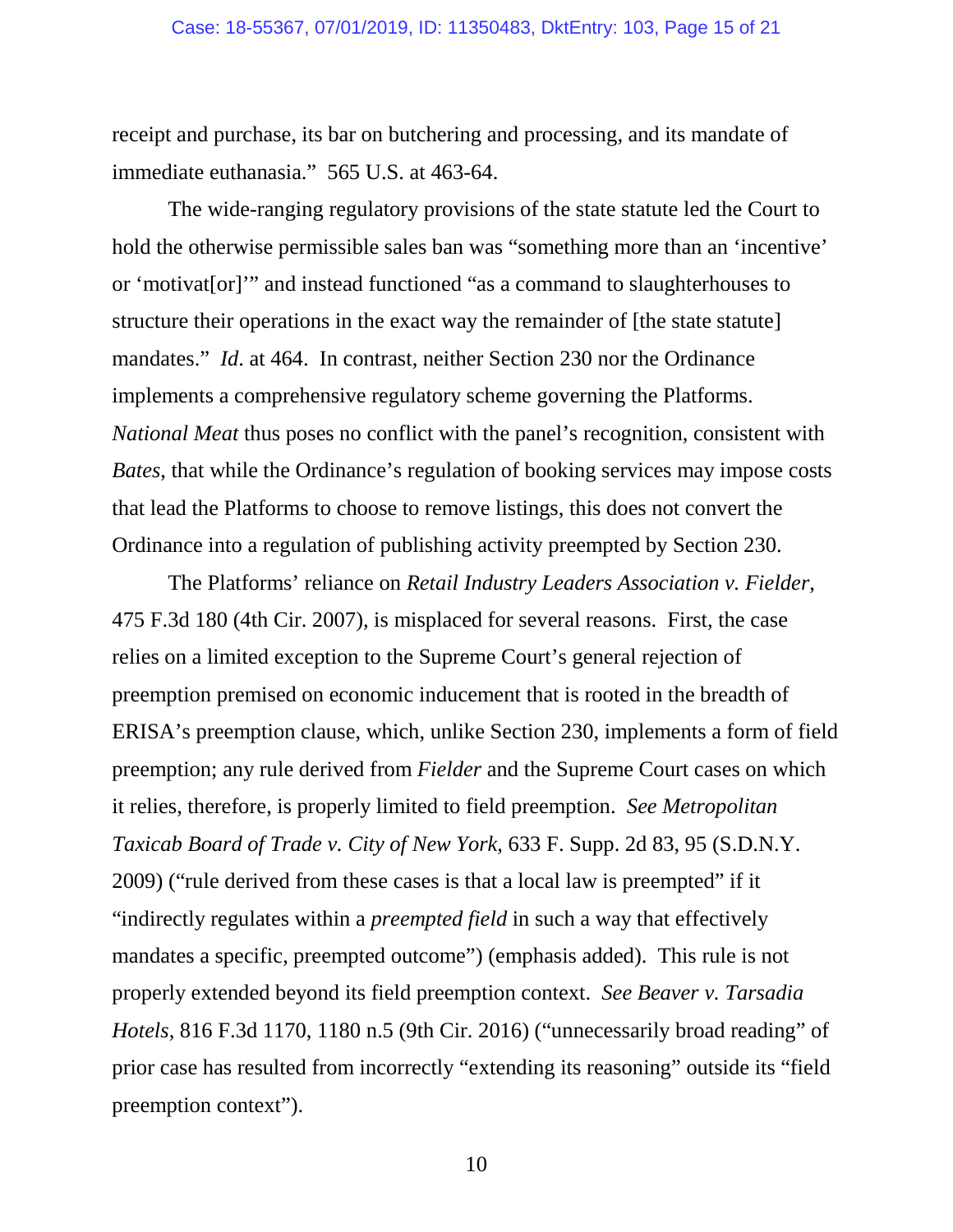Second, even if *Fielder* has application outside the field preemption context, this Court has declined to adopt or reject *Fielder*, noting that the majority opinion was "over a forceful dissent." *Golden Gate Restaurant Association v. City and County of San Francisco*, 546 F.3d 639, 659 (9th Cir. 2008). The *Fielder* dissent rejected the majority's conclusion that "the only rational choice employers have under the Fair Share Act is to structure their ERISA healthcare benefit plans so as to meet the minimum spending threshold," 475 F.3d at 193, and found Wal-Mart's claim that it would increase benefits rather than pay the alternative state fee "irrelevant because the choice to increase benefits is not compelled by the Act. That choice would simply be a business judgment that Wal-Mart is free to make." 475 F.3d at 202-03 (dissent).

Finally, even if *Fielder* has application outside the field preemption context and its majority opinion is assumed correct, preemption would remain improper because the Platforms have a "meaningful alternative" to comply with the Ordinance without removing listings from their sites. The Platforms' own allegations show that they can verify the legality of bookings *after* publication at the time of booking. They assert this is "not viable from a business standpoint" because their websites "would be highly confusing" if "populated by listings that guests could not actually book" and because users would experience unexpected booking delays if the Platforms "had to screen listings prior to payment and transaction processing to ensure that the rental is listed on the City's registry." Airbnb FAC ¶ 69, ER 1847-48. The harms the Platforms allege render this option unviable can be mitigated by posting a warning (general or specific to particular listings) to notify users that (a) the Platforms cannot book unlicensed home shares in Santa Monica; and (b) there will be some delay in determining whether booking can be completed because the Platforms have to verify licensing. As *Internet Brands* makes clear, such warnings would not be publishing activity within the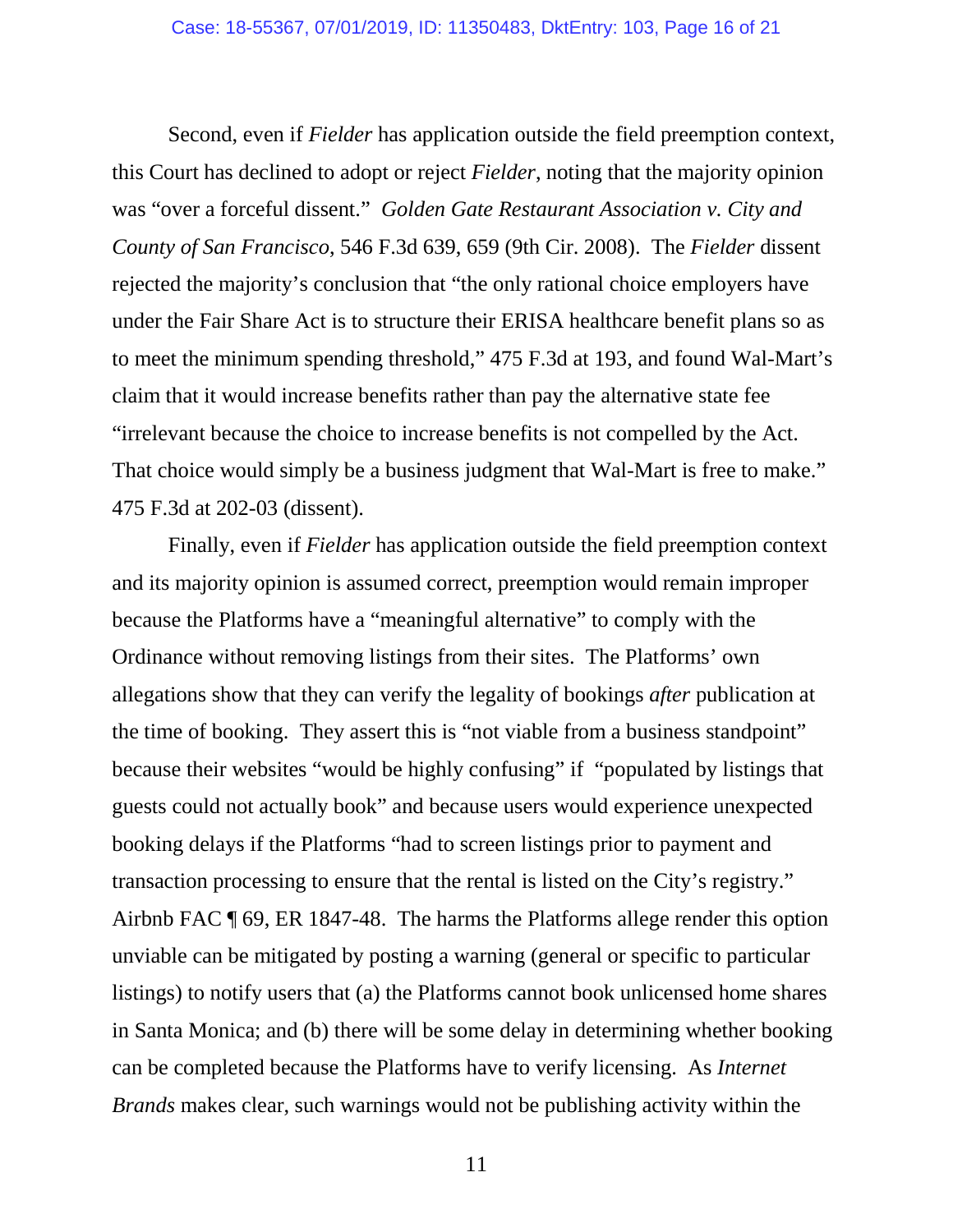scope of Section 230 because the source of the information to generate the warnings (even if directed to specific listings) would be the City's registry.

### **E. The Panel's Rejection of the Platforms' Obstacle Preemption Argument Poses No Conflict with This Court's Precedent**

Contrary to the Platforms' claim, the panel acknowledged the various purposes cited as support for Section 230, including "to preserve the vibrant and competitive free market that presently exists for the Internet . . . unfettered by Federal or State Regulation." 918 F.3d at 683-84 (quoting 47 U.S.C. § 230(b)(2)). But the panel also correctly recognized that, while acknowledging these purposes, this Court's decisions "have hewn closely to the statutory language of the CDA and have limited the expansion of its immunity beyond the protection Congress envisioned." *Id.* at 684. Indeed, the very cases on which the Platforms rely note these purposes but nevertheless recognize strict textual limits on Section 230's preemptive scope. *See Roommates.com*, 521 F.3d at 1165-71; *Batzel*, 333 F.3d at 1032-34.

The Supreme Court has emphasized that "no legislation pursues its purposes at all costs." *CTS Corp. v. Waldburger*, 573 U.S. 1, 12 (2014) (citation omitted). The argument for applying obstacle preemption is "particularly weak" where, as here: (1) the Ordinance legislates in an area of traditional state regulation, housing, triggering the presumption that "federal law was not intended to supersede the states' historic police powers 'unless that was the clear and manifest purpose of Congress,'" *Arellano v. Clark County Collection Service, LLC*, 875 F.3d 1213, 1216 (9th Cir. 2017) (quoting *Waldburger*, 573 U.S. at 18-19*); see also Bates,* 544 U.S. at 449; (2) "the level of generality at which [Section 230's] purpose is framed" is very broad, *Waldburger*, 573 U.S. at 18; and (3) the text of Section 230 is narrow and expressly recognizes and permits most state regulation, *id.*; *see also* 47 U.S.C. § 230(e) ("Nothing in this section shall be construed to prevent any State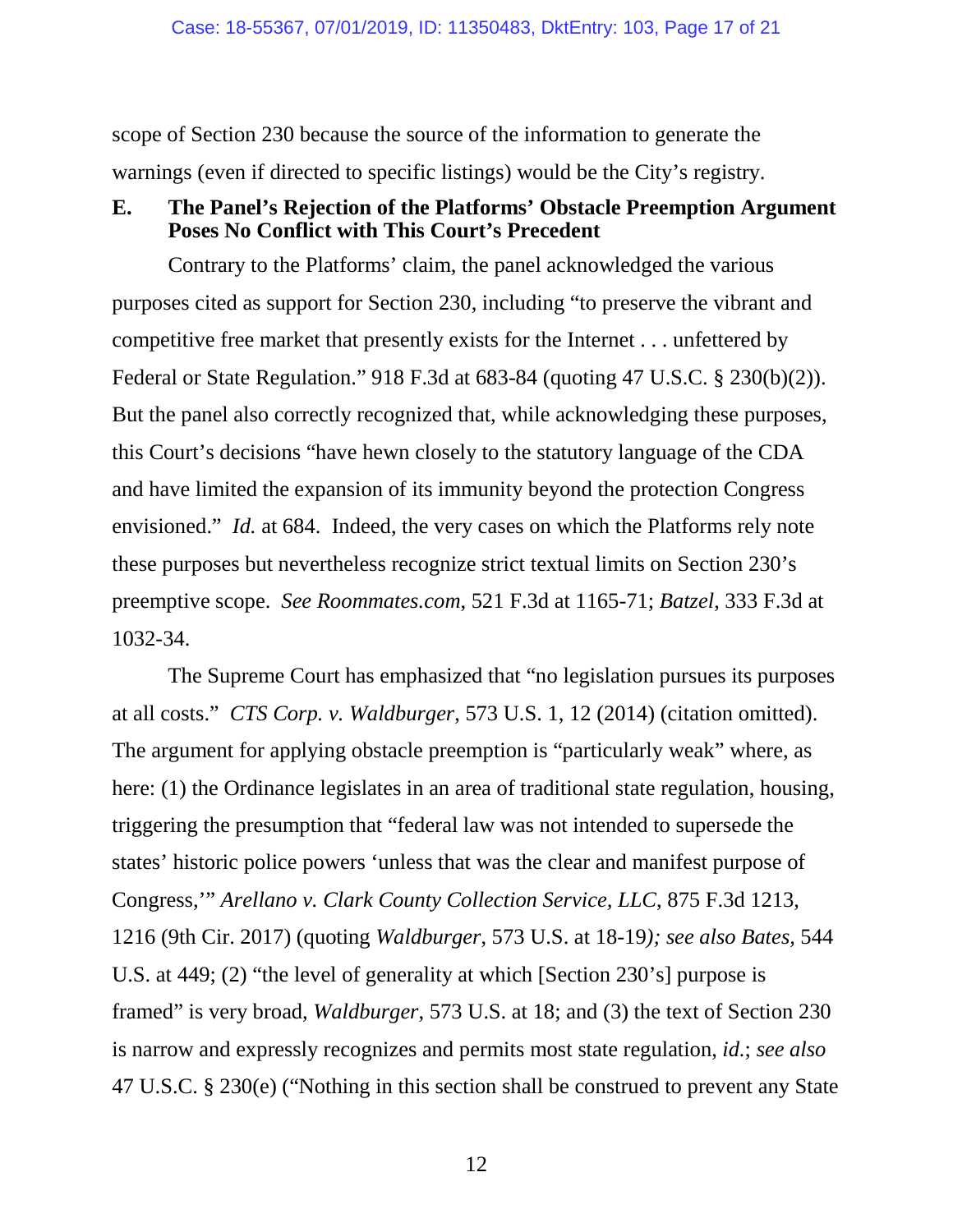from enforcing any State law that is consistent with this section."); *Internet Brands*, 824 F.3d at 853 ("Congress could have written the statute more broadly, but it did not."). All of this further supports the panel's rejection of obstacle preemption in favor of following this Court's prior decisions, which make clear that Section 230's text and purposes permit regulation of the Platforms' nonpublishing activities.

#### **F. The Panel Opinion Poses No Significant Risk to the Modern Internet Economy**

The Platforms' claim that the panel opinion poses grave risks to internet commerce rings hollow. Not only have the Platforms voluntarily complied with a nearly identical San Francisco ordinance, just last term the Supreme Court recognized that "the Internet's prevalence and power have changed the dynamics of the national economy" and in the prior year "e-commerce grew at four times the rate of traditional retail, and it shows no sign of any slower pace." *South Dakota v. Wayfair, Inc.*, 138 S. Ct. 2080, 2097 (2018). Noting that in 1992 the Court "could not have envisioned a world in which the world's largest retailer would be a remote seller," the Court overturned its own longstanding precedent that had applied a cramped physical presence standard to limit local authorities' ability to tax online sales, rejecting online sellers' arguments that doing so would threaten Internet commerce by exposing start-ups and smaller companies "to the daunting complexity and business-development obstacles of nationwide sales tax collection." *Id.* at 2097-98; *see also Internet Brands*, 824 F.3d at 852-53 (alleged "chilling effect" on internet does not warrant expansive reading of Section 230). The Platforms' similar arguments here provide no valid basis for concern that the panel's narrow opinion, in full accord with Section 230's text, Congressional intent, and this Court's prior precedents, will somehow threaten the vast modern Internet economy.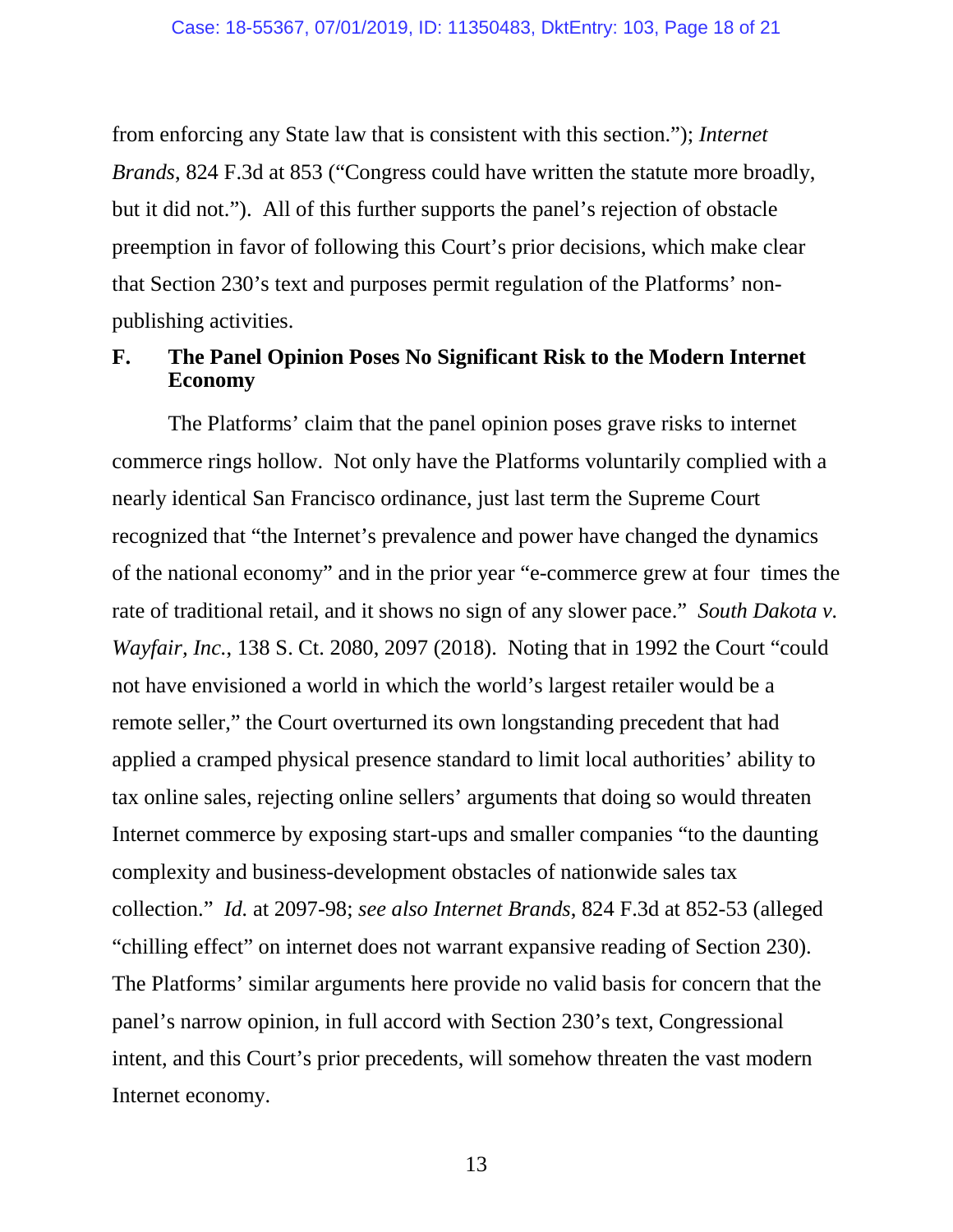Case: 18-55367, 07/01/2019, ID: 11350483, DktEntry: 103, Page 19 of 21

## **IV.**

### **CONCLUSION**

For all the reasons set forth above, this Court should deny the petition for rehearing.

Dated: July 1, 2019 Respectfully submitted,

LANE DILG City Attorney

By: //s// George S. Cardona GEORGE S. CARDONA Special Counsel/Chief of Staff

Attorneys for Appellee City of Santa Monica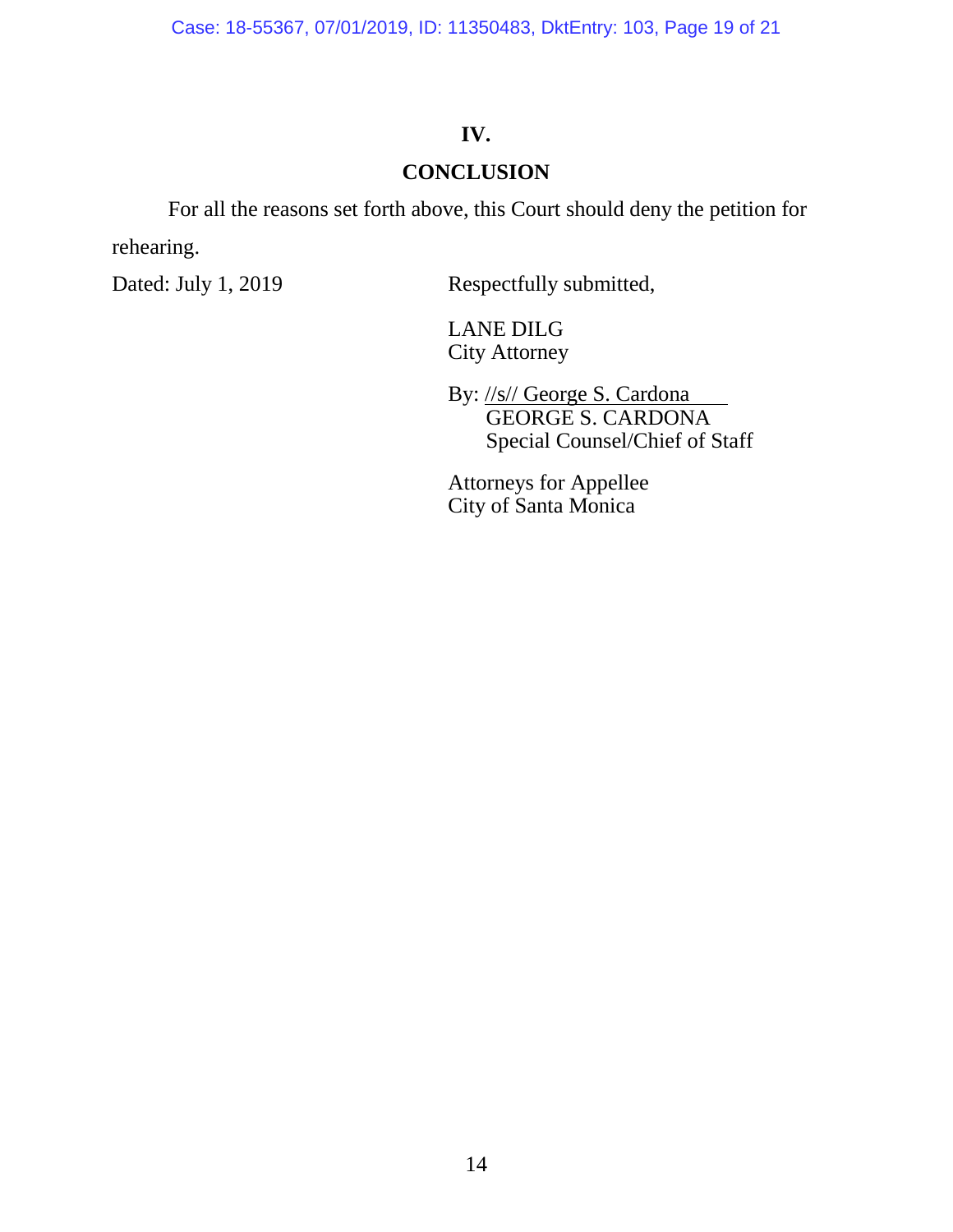## **UNITED STATES COURT OF APPEALS FOR THE NINTH CIRCUIT**

### **Form 11. Certificate of Compliance for Petitions for Rehearing or Answers**

*Instructions for this form: http://www.ca9.uscourts.gov/forms/form11instructions.pdf*

**9th Cir. Case Number(s)** 18-55367, 18-55805, 18-55806

I am the attorney or self-represented party.

I certify that pursuant to Circuit Rule 35-4 or 40-1, the attached petition for

panel rehearing/petition for rehearing en banc/answer to petition is (*select one*):

Prepared in a format, typeface, and type style that complies with Fed. R. App.

P.  $32(a)(4)-(6)$  and **contains the following number of words**:  $\begin{vmatrix} 4 & 192 \\ 4 & 192 \end{vmatrix}$ .

*(Petitions and answers must not exceed 4,200 words)* 

## **OR**

 $\circ$  In compliance with Fed. R. App. P. 32(a)(4)-(6) and does not exceed 15 pages.

|                                                               | <b>Signature</b> $\frac{ }{ s }$ George S. Cardona |  | <b>Date</b> $\vert$ July 1, 2019 |  |  |  |  |
|---------------------------------------------------------------|----------------------------------------------------|--|----------------------------------|--|--|--|--|
| (use "s/[typed name]" to sign electronically-filed documents) |                                                    |  |                                  |  |  |  |  |